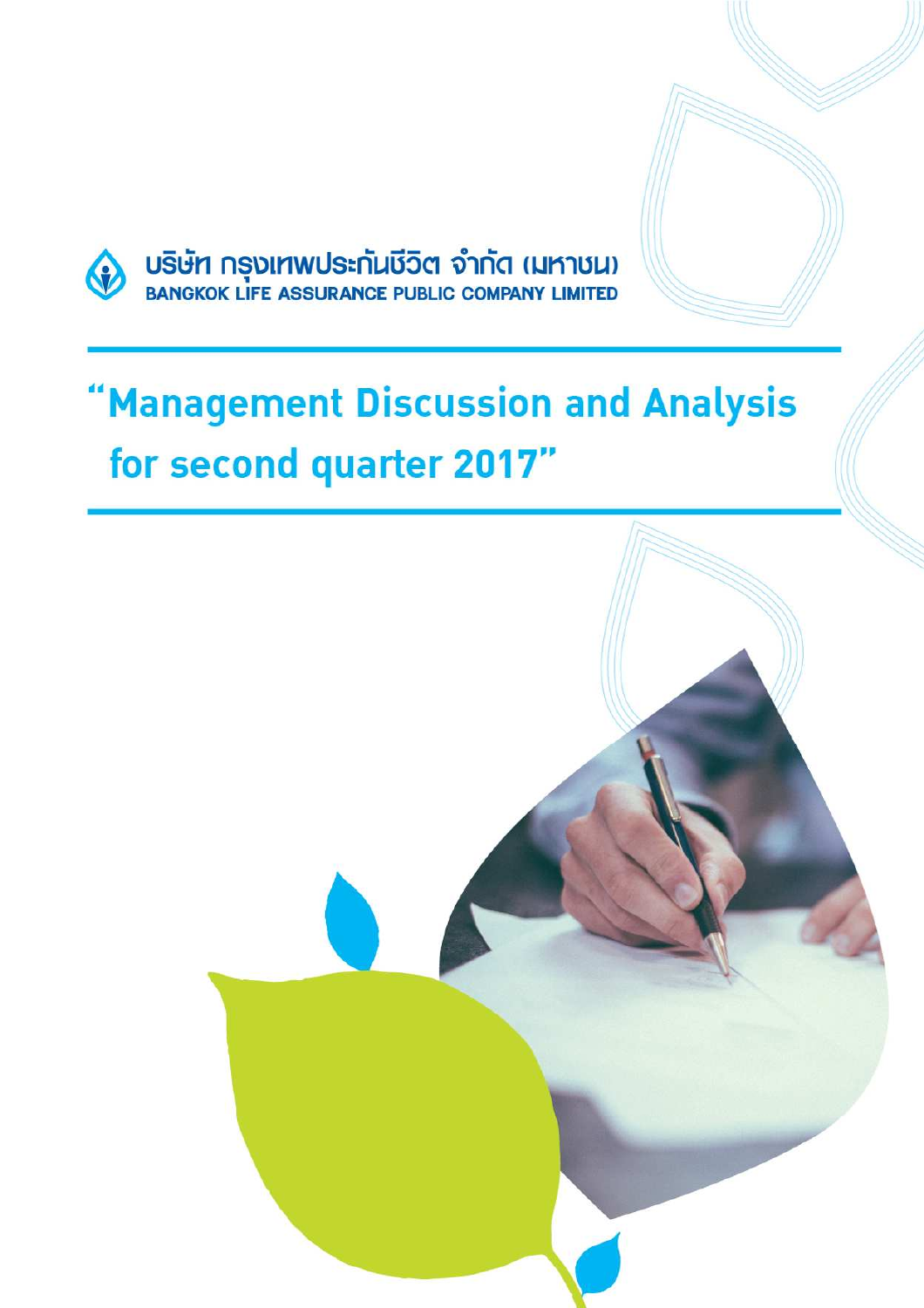## **Operating Performance**

| Table 1: Operating Result Summary |  |
|-----------------------------------|--|
|-----------------------------------|--|

| <b>Statement of income</b><br><b>Ouarter</b> |         |         |         |        |        | For 6 months       |         |                  |            |        |
|----------------------------------------------|---------|---------|---------|--------|--------|--------------------|---------|------------------|------------|--------|
| <b>Unit: Million</b>                         | 2/2017  |         | 2/2016  |        | %YoY   | 2017               |         | 2016             |            | %YoY   |
| Revenues                                     |         |         |         |        |        |                    |         |                  |            |        |
| Net premiums written $(1)$                   | 7.920   | 100%    | 7,433   | 100%   | 7%     | 20,461             | 100%    | 20,289           | 100%       | $1\%$  |
| Total investment income <sup>(2)</sup>       | 3,285   | 41%     | 3,863   | 52%    | $-15%$ | 6,199              | 30%     | 6,978            | 34%        | $-11%$ |
| Other income                                 | 92      | $1\%$   | 61      | $1\%$  | 51%    | 241                | $1\%$   | 195              | $1\%$      | 23%    |
| <b>Total revenues</b>                        | 11,297  | 143%    | 11,357  | 153%   | $-1\%$ | 26,901             | 131%    | 27,463           | 135%       | $-2%$  |
| Expenses                                     |         |         |         |        |        |                    |         |                  |            |        |
| Underwriting expenses                        | (9,395) | $-119%$ | 788     | 11%    | -1292% | (23,549)           | $-115%$ | (23, 623)        | $-116%$    | $0\%$  |
| Operating expenses                           | (448)   | $-6%$   | (461)   | -6%    | $-3%$  | (844)              | $-4%$   | (845)            | $-4%$      | 0%     |
| <b>Total expenses</b>                        | (9,844) | $-124%$ | 327     | 4%     |        | $-3108\%$ (24,393) |         | $-119%$ (24,467) | $-121%$    | 0%     |
| <b>Earning before tax</b>                    | 1,454   | 18%     | 11,684  | 157%   | 88%    | 2,508              | 12%     | 2,996            | <b>15%</b> | $-16%$ |
| Tax                                          | (225)   | $-3%$   | (2,284) | $-31%$ | $-90%$ | (351)              | $-2%$   | (484)            | $-2\%$     | $-28%$ |
| <b>NI</b>                                    | 1,229   | 16%     | 9,400   | 126%   | 87%    | 2,157              | 11%     | 2,511            | 12%        | $-14%$ |

 $<sup>(1)</sup>$  Net premiums written = first year premiums + renewal year premiums - premiums ceded  $\pm$  unearned premium reserves</sup>

 $(2)$  Total investment income = Net investment income +Gains on investments + Gains on revaluation (Trading securities and Exchange rate)

#### Premium Income

In the second quarter of 2017, net premiums written increased by 7%, amounting to 7.92 billion baht. Such increase was mainly contributed to by the increase in renewal year premiums.

In the second quarter of 2017, first year premiums decreased by 6%, amounting to 1.87 billion baht while in the second quarter of 2016, the Company earned 2.00 billion baht in first year premiums. In the second quarter of 2017, Whole life products became increasingly popular via bancassurance and agent channels. However, due to lower bank lending, credit protection products decreased from the previous year. For renewal premiums, the growth rate in the second quarter of 2017 increased by 11% because there were certain products which became more popular in the second quarter of 2016, including the expansion of the company's business size.

 Bancassurance channel was the Company's main channel in the second quarter of 2017. Its total premiums represented 60% of the total premiums earned from all channels, while those of the agent channel contributed to 37%. When comparing to the same period of the previous year, the contribution of premiums via Bancassurance and agent channels to total premiums earned from all channels was 55% and 41%, respectively.

First year premiums in the first half of 2017 had a similar growth rate as that of the same period of the previous year and amounted to 4.41 billion baht, a decrease from 4.42 billion baht in the same period of 2016.

Total premiums of the first half of 2017 amounted to 21.25 billion baht, a 1% growth. The proportions of premiums from bancassurance and agent channels to total premiums were 65% and 30% respectively. (2016: 66% and 30%, respectively)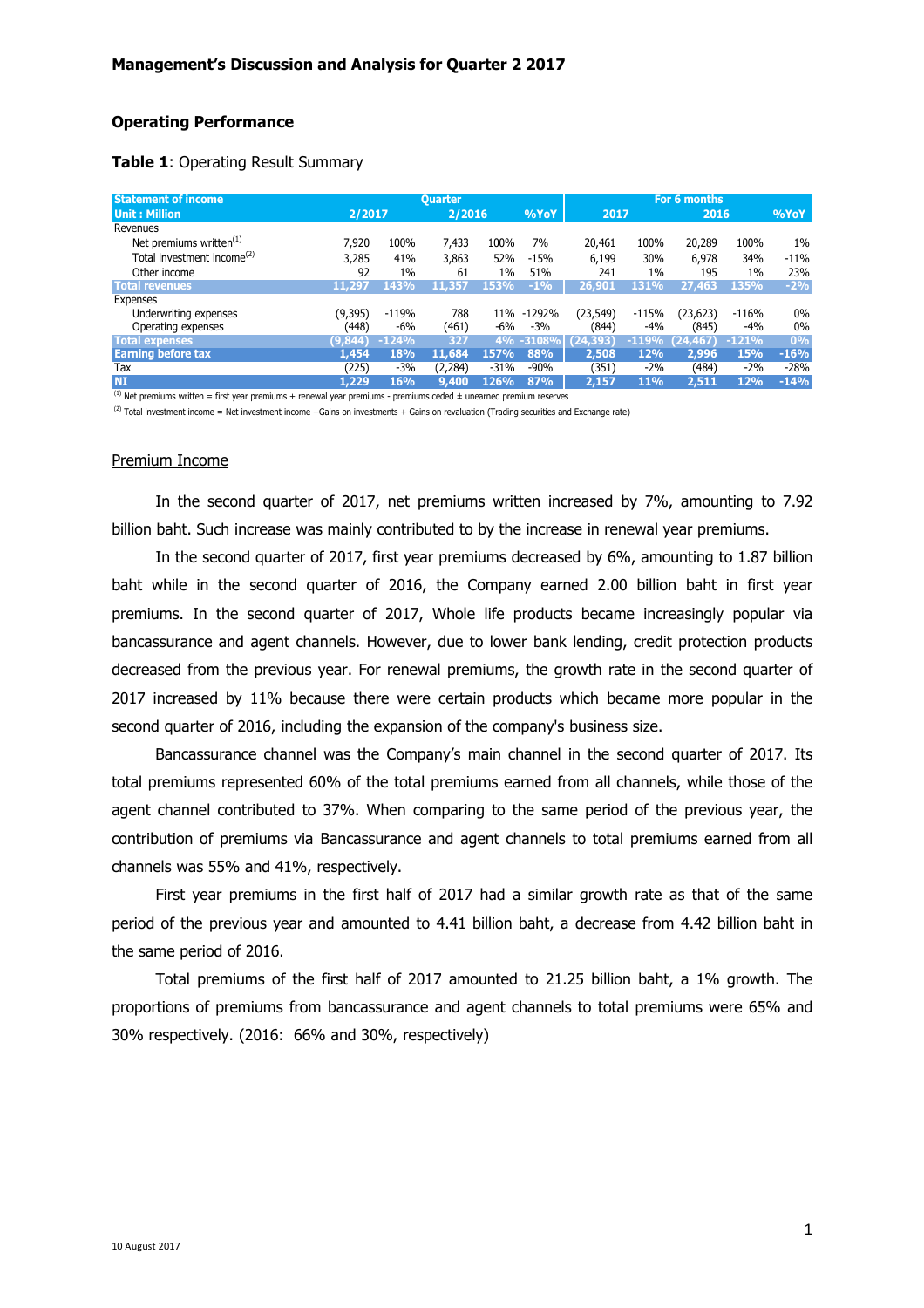| Table 2: First year premiums by channel |  |  |  |  |  |  |
|-----------------------------------------|--|--|--|--|--|--|
|-----------------------------------------|--|--|--|--|--|--|

|                            | 2017             |              |                  | 2016         | <b>Increase/decrease ratio</b> |                               |  |
|----------------------------|------------------|--------------|------------------|--------------|--------------------------------|-------------------------------|--|
|                            | <b>Ouarter 2</b> | For 6 months | <b>Ouarter 2</b> | For 6 months |                                | <b>Quarter 2 For 6 months</b> |  |
| Bancassurrance channel     | 1,470            | 3,111        | 1,472            | 3,270        | 0%                             | -5%                           |  |
| Agents and brokers channel | 335              | 978          | 458              | 861          | $-27%$                         | 14%                           |  |
| Other channel              | 69               | 319          | 70               | 286          | $-1\%$                         | 11%                           |  |
| <b>Total</b>               | 1.874            | 4,408        | 2,000            | 4,417        | $-6%$                          | 0%                            |  |

#### **Table 3**: Total premium by channel

|                            | 2017             |              |                  | 2016         | <b>Increase/decrease ratio</b> |                               |  |
|----------------------------|------------------|--------------|------------------|--------------|--------------------------------|-------------------------------|--|
|                            | <b>Ouarter 2</b> | For 6 months | <b>Ouarter 2</b> | For 6 months |                                | <b>Quarter 2 For 6 months</b> |  |
| Bancassurrance channel     | 4,848            | 13,795       | 4,231            | 13,782       | 15%                            | 0%                            |  |
| Agents and brokers channel | 2,959            | 6,419        | 3,101            | 6,300        | $-5%$                          | 2%                            |  |
| Other channel              | 299              | 1.039        | 297              | 959          | $1\%$                          | 8%                            |  |
| <b>Total</b>               | 8,106            | 21,253       | 7.629            | 21,041       | 6%                             | 1%                            |  |

**Table 4**: Premium of each channel to total premium ratio

|                            |                  | 2017                | 2016             |              |  |  |
|----------------------------|------------------|---------------------|------------------|--------------|--|--|
|                            | <b>Quarter 2</b> | <b>For 6 months</b> | <b>Quarter 2</b> | For 6 months |  |  |
|                            |                  |                     |                  |              |  |  |
| Bancassurrance channel     | 60%              | 65%                 | 55%              | 66%          |  |  |
| Agents and brokers channel | 37%              | 30%                 | 41%              | 30%          |  |  |
| Other channel              | 4%               | 5%                  | 4%               | 5%           |  |  |
| <b>Total</b>               | <b>100%</b>      | <b>100%</b>         | <b>100%</b>      | 100%         |  |  |

#### Investment Income

|                                    | <b>Quarter</b> |        |               |         |       |       | For 6 months  |         |
|------------------------------------|----------------|--------|---------------|---------|-------|-------|---------------|---------|
| <b>Unit: Million</b>               | 2/2017         | 2/2016 | <b>Change</b> | %YoY    | 2017  | 2016  | <b>Change</b> | %YoY    |
| Net investment income              | 2,857          | 2,656  | 201           | 8%      | 5,660 | 5,216 | 443           | 8%      |
| Gain on investment                 | 487            | 1,250  | (763)         | $-61%$  | 690   | 1,874 | (1, 184)      | $-63%$  |
| Fair value gain                    |                |        |               |         |       |       |               |         |
| Trading securities                 | (7)            | 5      | (12)          | $-244%$ | (10)  | 23    | (33)          | $-144%$ |
| Foreign exchange forward contracts | (17)           | (33)   | 16            | $-48%$  | 8     | (42)  | 50            | $-120%$ |
| Foreign exchange rate              | (35)           | (15)   | (20)          | 139%    | (149) | (93)  | (56)          | 60%     |
| <b>Total</b>                       | 3,285          | 3,863  | (579)         | $-15%$  | 6,199 | 6,978 | (779)         | $-11%$  |

#### **Table 5**: Investment income gain on investment and loss on revaluation

In the second quarter of 2017, net investment income was 2.86 billion baht. Gain on investments was 487 million baht and loss on revaluation was 59 million baht. Total investment income amounted to 3.29 billion baht, a decrease by 579 million baht or 15% from the same period of the previous year.

In the first half of 2017, net investment income was 5.66 billion baht. Gain on investments was 691 million baht and loss on revaluation was 151 million baht. Total investment income amounted to 6.20 billion baht, a decrease by 779 million baht or 11% from the same period of the previous year.

The rate of return on investment decreased from 5.89% in the first half of 2016 to 4.67% in the first half of 2017 because of a decrease in realized investment incomes. The rates of return on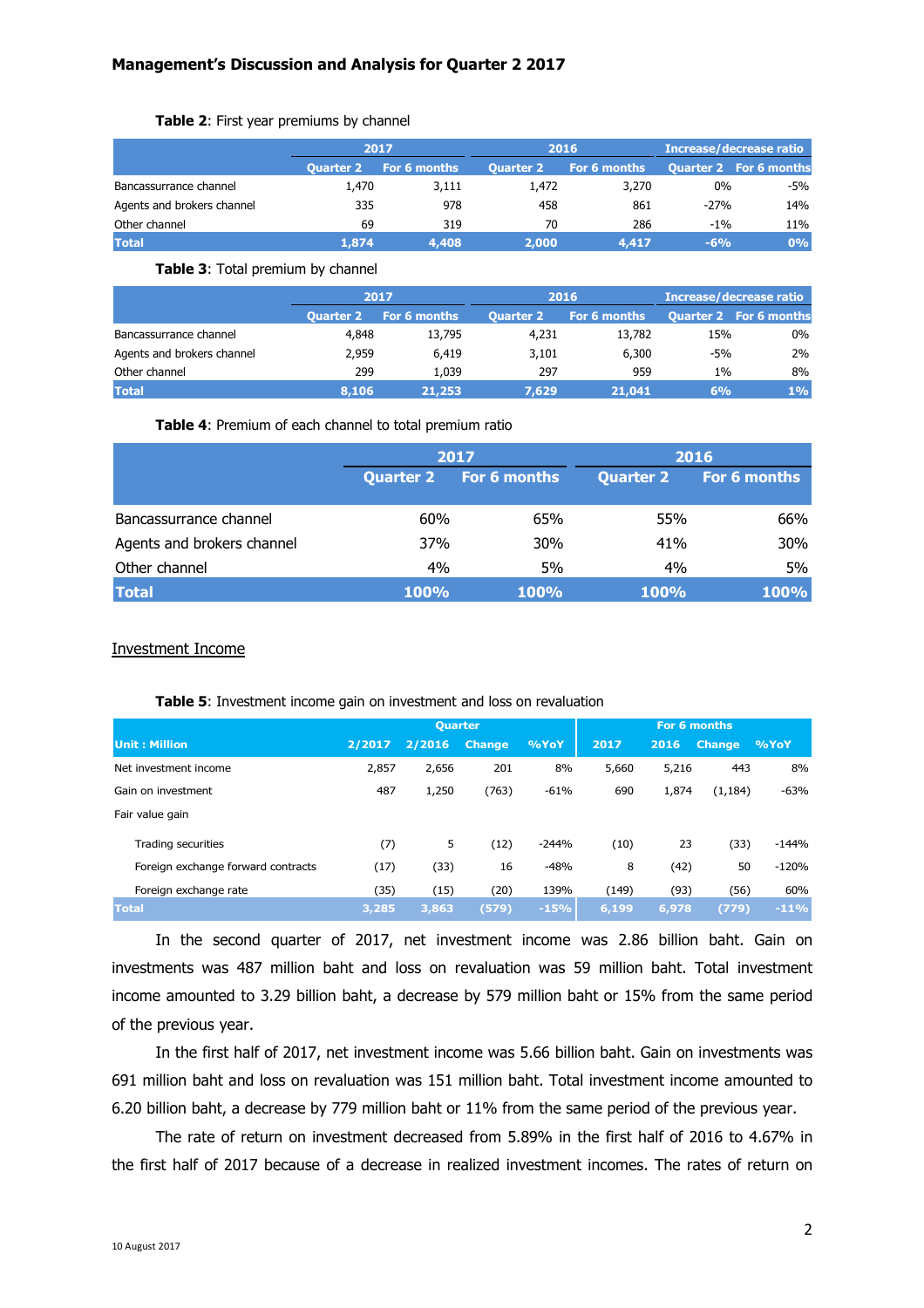investment including revaluation surplus on available-for-sale securities—consisting of stocks and debt securities—were 9.02% and 4.52% in first half of 2016 and 2017, respectively.

## **Expenses**

The details of significant changes in expenses for the second quarter of 2017 and 2016 were as follows:

1. Underwriting expenses in the second quarter of 2017 increased by 1,292% or 10.18 billion baht, from (0.79) billion baht in 2016 to 9.40 billion baht in 2017.

- 1) The item "Life policy reserves increasing from prior period" increased by 161% or 9.73 billion baht from (6.04) billion baht in the second quarter of 2016 to 3.69 billion baht in the second quarter 2017. This was because the Company could release its LAT reserve in a sum of 9.52 billion baht in the second quarter of 2016.
- 2) Benefit payments under life policies and claims payments increased by 9.4%. They can be divided into:
	- Policy benefits payments increased by 426 million baht or 11.2%. The increase was mainly owing to an increase in benefits payment of 363 million baht or 31%. This is in line with the increase in business size. The increase in surrender amounted to 252 million baht or 18.1%.
	- Claims and loss adjustment expenses decreased by 10.5 million baht or 1.8%.
- 3) Commissions and brokerage increased by 39 million baht or 6%, from 693 million baht in the second quarter of 2016 to 732 million baht in the second quarter of 2017. This is consistent with the increase in the company's total premiums.

2. Operating expenses for the second quarter of 2017 decreased by 3% or 13 million baht, from 461 million baht in the second quarter of 2016 to 448 million baht in the second quarter of 2017 due to better management the Company's expenses.

The details of significant changes in expenses for the first half of 2017 and 2016 were as follows:

1. Underwriting expenses in the first half of 2017 decreased by 0.3% or 73 million baht, from 23.62 billion baht in 2016 to 23.55 billion baht in 2017.

- 1) The item "Life policy reserves increasing from prior period" decreased by 5%. This was because the benefit payments increased. In addition, the increasing proportion in the sales of whole life products also reduced the reserves set. As a result, the Company has no obligation to set up LAT reserve for the current period. (2016: LAT reserve 857 million baht).
- 2) Benefit payments under life policies and claims payments increased by 5.6%. They can be divided into:
	- Policy benefits payments increased by 415 million baht or 4.8%. The increase was mainly owing to an increase in benefits payment of 686 million baht or 21%. The increase in surrender amounted to Baht 128 million or 4%.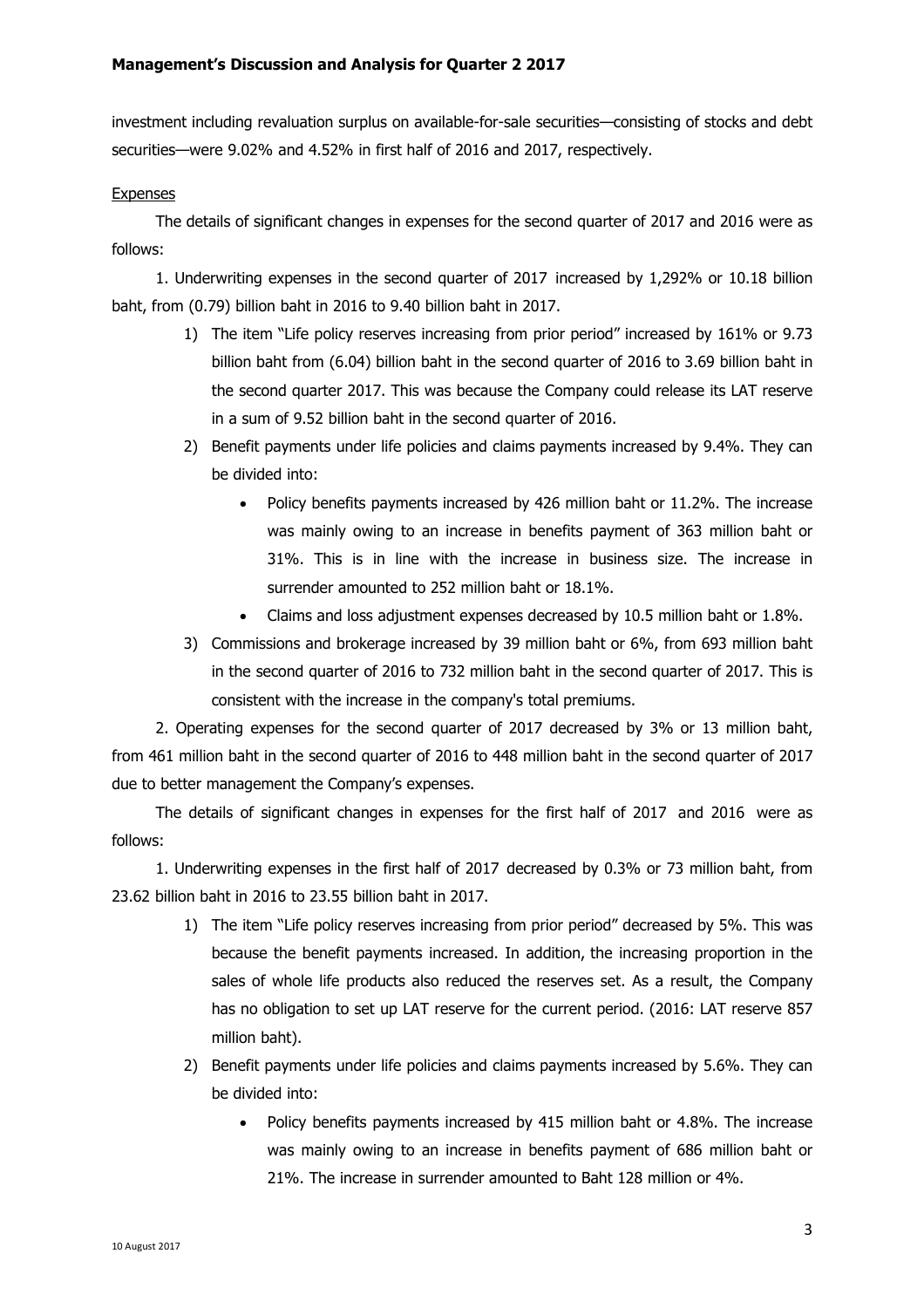- Claims and loss adjustment expenses increased by 139 million baht or 11% from health claims which increased by 29%.
- 3) Commissions and brokerage decreased by 55 million baht or 3%, from 1.62 billion baht in 2016 to 1.56 billion baht in 2017. Such decrease in commissions was due to the the sales of short-term saving products which were popular in the first quarter 2017 and which had low commission rate.

2. Operating expenses for the first half of 2017 decreased by 0.1% or 0.7 million baht, from 845 million baht in the first half of 2016 to 844 million baht in the first half of 2017 due to better management the Company's expenses.

## Profit for the Period for Separate Financial Statement

The Company posted a profit for the second quarter of 2017 in a sum of 1.23 billion baht, a decrease by 8.17 billion baht from a 9.40-billion-baht net profit posted in the second quarter of 2016. This was because in the second quarter of 2016, the Company was required to reverse LAT reserve in the sum of 9.52 billion baht and reflect it as an income in profit or loss of the Company.

The Company posted a profit for the first half of 2017 in a sum of 2.16 billion baht, an decrease by 354 million baht or 14% from a 2.51-billion-baht net profit posted in the first half of 2016. Although the net premium written increased by 1%, but the investment income decreased by 11%, as a result of the decline in sales of securities, resulting in lower earnings.

#### Profit for the Period for Consolidated Financial Statement

The consolidated financial statement for the second quarter of 2017 posted a profit of 1.22 billion baht, a decrease from a 9.39-billion-baht net profit posted in the second quarter of 2016 by 8.17 billion baht or 87%, as explained in the part of separate financial statement. The consolidated operating result included the losses posted by BLA Insurance Broker Co., Ltd. ("BLAIB") of which the Company holds a 99% stake and Bangkok Life Assurance (Cambodia) PLC of which the Company holds a 52% stake, respectively.

The consolidated financial statement for the first half of 2017 posted a profit of 2.14 billion baht, a decrease from a 2.50-billion-baht net profit posted in the first half of 2016 by 357 million baht or 14%, as explained in the separate financial statement part. The consolidated operating result included the losses posted by BLA Insurance Broker Co., Ltd. ("BLAIB") of which the Company holds a 99% stake and Bangkok Life Assurance (Cambodia) PLC of which the Company holds a 52% stake, respectively.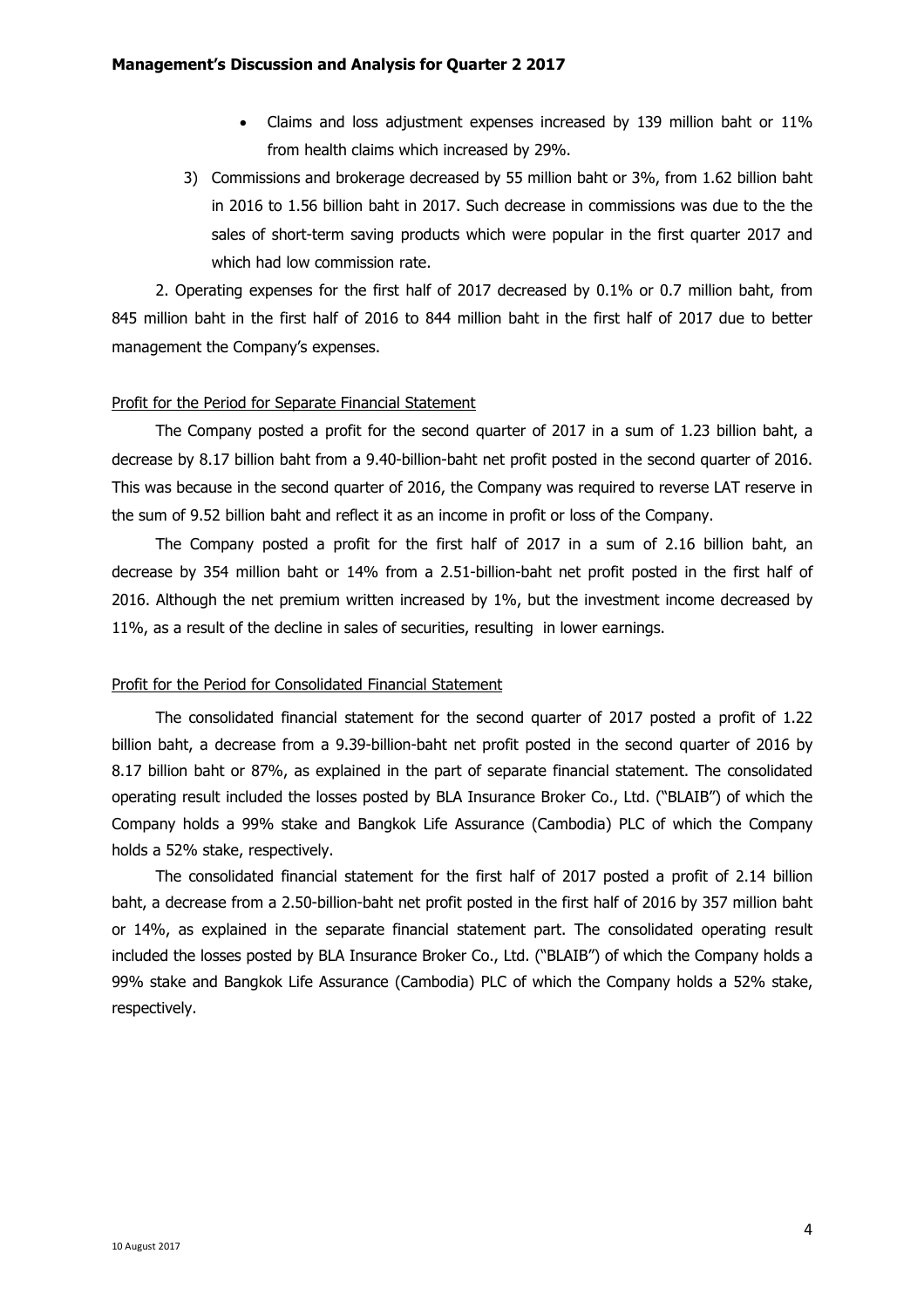# **Financial Position Summary**

**Table 6**: Financial Position Summary

| <b>Financial Position</b>            | <b>As at 30 Jun 2017</b> |       |         | <b>As at 31 Dec 2016</b> |          | <b>Change</b> |
|--------------------------------------|--------------------------|-------|---------|--------------------------|----------|---------------|
| <b>Unit: Million</b>                 |                          |       |         |                          |          | $\frac{9}{6}$ |
| Assets                               |                          |       |         |                          |          |               |
| Cash and cash equivalents            | 4,668                    | 2%    | 13,021  | 5%                       | (8, 352) | $-64%$        |
| Premiums due and uncollected         | 2.637                    | $1\%$ | 2,200   | $1\%$                    | 437      | 20%           |
| Accrued investment incomes           | 2.147                    | $1\%$ | 2.053   | 1%                       | 93       | 5%            |
| Investments                          | 279,240                  | 95%   | 259,361 | 92%                      | 19,879   | 8%            |
| Premises and equipment               | 1,293                    | 0%    | 1,192   | 0%                       | 100      | 8%            |
| Other assets                         | 4,312                    | 1%    | 4,532   | 2%                       | (220)    | $-5%$         |
| <b>Total assets</b>                  | 294,297                  | 100%  | 282,359 | 100%                     | 11,938   | 4%            |
| Liabilities and equity               |                          |       |         |                          |          |               |
| Life policy reserves                 | 244,672                  | 83%   | 233,412 | 83%                      | 11,260   | 5%            |
| Other insurance contract liabilities | 9.792                    | 3%    | 9,686   | 3%                       | 106      | 1%            |
| Other liabilities                    | 4,759                    | 2%    | 5,920   | 2%                       | (1,161)  | $-20%$        |
| <b>Total liabilities</b>             | 259,223                  | 88%   | 249,018 | 88%                      | 10,205   | 4%            |
| <b>Total equity</b>                  | 35,074                   | 12%   | 33,341  | 12%                      | 1,733    | <b>5%</b>     |
| <b>Total liabilities and equity</b>  | 294,297                  | 100%  | 282,359 | 100%                     | 11,938   | 4%            |

#### **Assets**

Total assets grew by 4% from December 31, 2016. Assets growth was mainly due to larger investment assets, which increased by 19.88 billion baht.

#### Liabilities

Total liabilities increased by 4% from December 31, 2016 mainly from life policy reserve which rose by 11.26 billion baht in accordance with increasing life policy reserve of in-force policies in line with the insurance coverage period and new policies received during the period.

## Shareholders' Equity

Shareholders' equity increased by 1.73 billion baht, from 33.34 billion baht as of December 31, 2016 to 35.07 billion baht as of June 30, 2017. The increase was mainly contributed to by the operating profit of 2.16 billion baht and gains on valuation of investments in available-for-sale securities net of tax in a sum of 284 million baht and dividend paid in a sum of 730 million baht.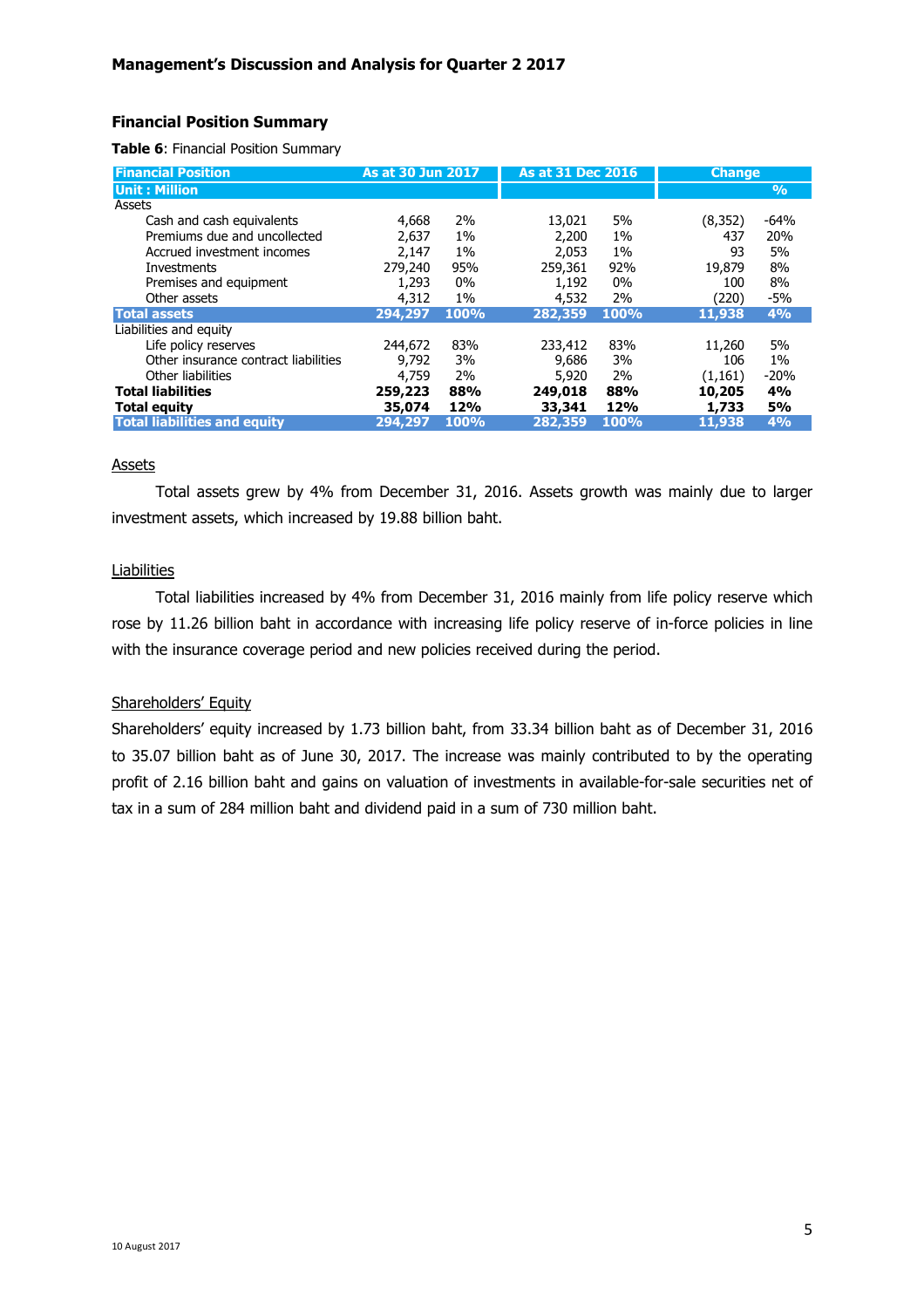## **Cash Flows**

**Table 7**: Cash Flows

| <b>Unit: Million</b>                     | <b>Statement of cash flows</b> |        |                |               |  |  |  |  |
|------------------------------------------|--------------------------------|--------|----------------|---------------|--|--|--|--|
| For quarter                              | 2/2017                         | 2/2016 |                | <b>Change</b> |  |  |  |  |
| Source (used) of fund                    |                                |        |                |               |  |  |  |  |
| Operating activities                     | (7, 873)                       | 2,900  | (10,773)       | $-371%$       |  |  |  |  |
| Investment activities                    | (142)                          | (702)  | 560            | $-80%$        |  |  |  |  |
| Financing activities                     | (338)                          | (506)  | 168            | $-33%$        |  |  |  |  |
| Net increased (decreased) in cash        | (8, 353)                       |        | 1,692 (10,045) | $-594%$       |  |  |  |  |
| Cash and cash equivalents -beginning     | 13,021                         | 7,088  | 5,933          | 84%           |  |  |  |  |
| <b>Cash and cash equivalents -ending</b> | 4,668                          | 8,780  | (4, 112)       | $-47%$        |  |  |  |  |

Cash and cash equivalents as of June 30, 2017 and 2016 were 4.67 billion baht and 8.78 billion baht. The increase (decrease) in cash and cash equivalent amounted to (8.35) billion baht and 1.69 billion baht, respectively. Cash and cash equivalents at the second quarter end of 2017 were much lower than those in 2016 because the Company has increased its long-term investments.

Regarding cash flows of the first half of 2017, the sources of funds from operating activities amounted to 7.87 billion baht. In the first half of 2016, cash flows used in operating activities were 2.90 billion baht due to the following entries:

- 1) Net premiums written were in a sum of 20.80 billion baht in 2017, similar to 21.03 billion baht from the same period of 2016.
- 2) Interests received, dividends, and other investment incomes amounted to 4.91 billion baht in the first half of 2017, a decrease by 2.14 billion from the same period of the first half of 2016 due to a decrease in investment profit. In 2016, the profit from sales on investments was 1.87 billion baht, while in 2017, it was 690 million baht.
- 3) Benefits payments under life policies and loss incurred on direct insurance increased by 534 million baht from 10.05 billion baht in the first half of 2016 to 10.58 billion baht in first half of 2017.
- 4) Investments in securities and general investments increased by 18.99 billion baht. In the first half of 2016, there was an increase in investments in securities and general investments by 11.07 billion baht.

Funds were used in investment activities for the first half of 2017 which included purchases of land, buildings and equipments in the sum of 142 million baht.

The main source of funds was from financing activities. In the first half of 2017, the Company paid dividend in the sum of 395 million baht and received cash from exercised warrants in the sum of 21 million baht.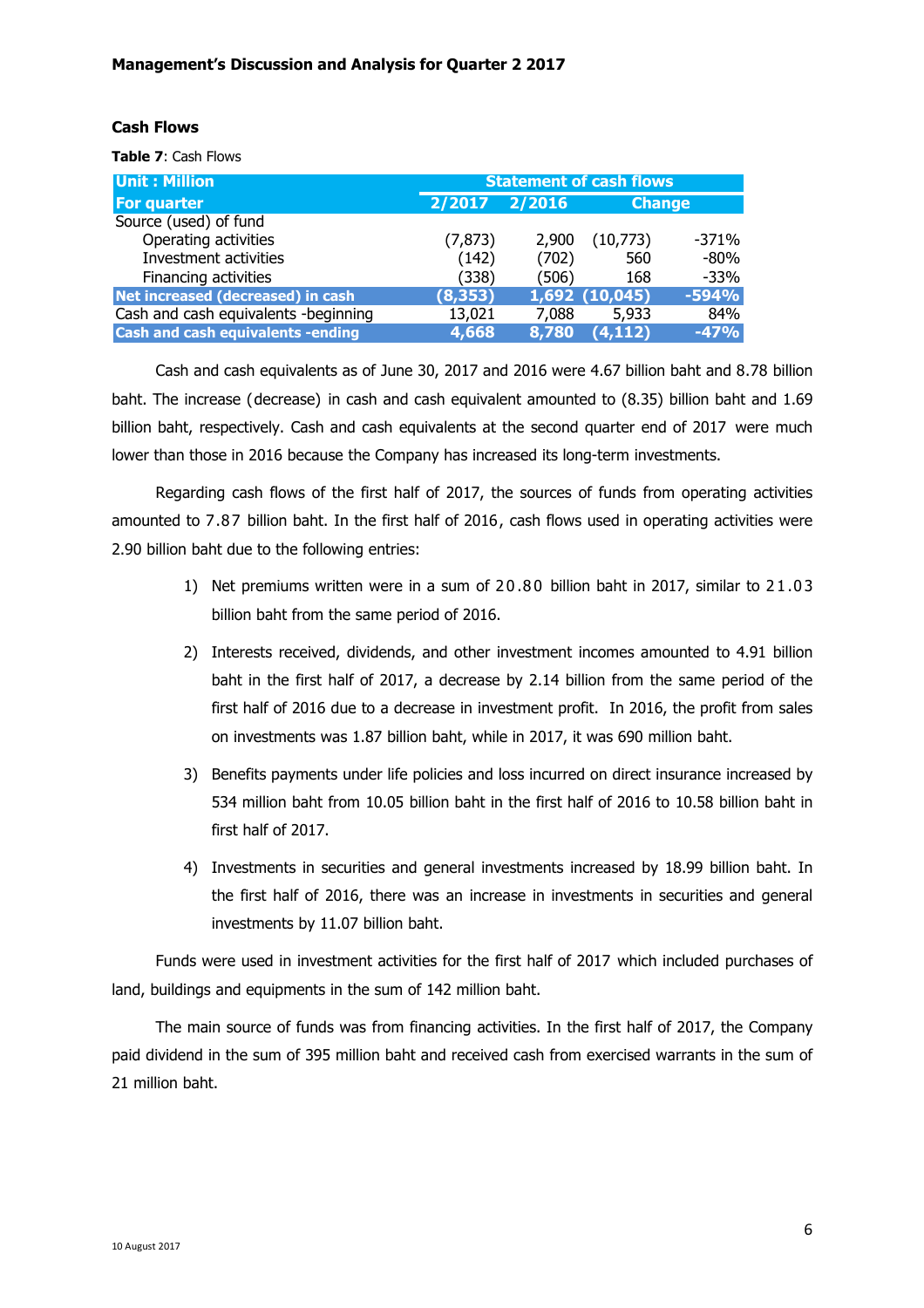## **Capital Adequacy under Risk-Based Capital: RBC**

As required by laws, the Company maintained capital adequacy ratio as of June 30, 2017 at  $253\%$ <sup>1</sup> which increased from 252% as of December 31, 2016. The ratio is still double the minimum level required by the Office of Insurance Commission (OIC).

# **Key Financial Ratios**

#### **Table 8: Financial Ratios<sup>2</sup>**

| <b>Financial ratio</b>                  | <b>Quarter</b> |          | For 6 months |         |
|-----------------------------------------|----------------|----------|--------------|---------|
|                                         | 2/2017         | 2/2016   | 2017         | 2016    |
| NI / Total income                       | 10.9%          | 82.8%    | $8.0\%$      | 9.1%    |
| EBIT / Net premium                      | 18.4%          | 157.4%   | 12.2%        | 14.7%   |
| NI / Net premium                        | 15.5%          | 126.6%   | 10.5%        | 12.3%   |
| Life policy reserve / Net premium       | 46.6%          | $-81.3%$ | 54.8%        | 57.9%   |
| Investment assets / Total asset         | 96.5%          | 96.5%    | 96.5%        | 96.5%   |
| Investment assets / Life policy reserve | 116.0%         | 124.3%   | 116.0%       | 124.3%  |
| NI / Average investment assets          | 4.9%           | 6.3%     | 4.7%         | 5.9%    |
| NI / Average equity                     | 14.1%          | 132.5%   | 12.6%        | 63.2%   |
| NI / Average assets                     | 1.7%           | 14.1%    | 1.5%         | $7.3\%$ |
| Car ratio $1$                           | 253%           | 312%     | 253%         | 312%    |

#### **Industry Overview**

Industry's total life insurance premiums as of the end of June 2017 were 297.63 billion baht<sup>3</sup>, a 6.83% increase year on year. They can be divided into first year premiums of 82.96 billion baht, a growth of 2.77% and renewal year premiums of 214.66 billion baht, an 8.48% increase. The top six companies by market share are as follows:

| No. | Company                   | <b>FYP</b> | <b>RYP</b> | ТP        | Market share |
|-----|---------------------------|------------|------------|-----------|--------------|
| 1   | Muang Thai Life Assurance | 19,122.70  | 38,772.04  | 57,894.74 | 19.45%       |
| 2   | AIA                       | 12,221.15  | 45,544.02  | 57,765.17 | 19.41%       |
| 3   | Thai Life Insurance       | 10,418.99  | 28,188.56  | 38,607.55 | 12.97%       |
| 4   | Krungthai-AXA Life        | 8,704.54   | 23,084.12  | 31,788.66 | 10.68%       |
| 5   | <b>SCB Life Assurance</b> | 4,571.00   | 22,557.36  | 27,128.36 | 9.11%        |
| 6   | Bangkok Life Assurance    | 4,407.53   | 16,846.24  | 21,253.77 | 7.14%        |

## **Table 9**: Market share

 $<sup>1</sup>$  This ratio has not been reviewed and audited by CPA.</sup>

<sup>2</sup> Calculation formulas:

 $\overline{a}$ 

Net income ratio  $=$  net income/ total income EBIT to net premium ratio  $=$  net income before tax/ net premium Net income to net premium ratio  $=$  net income/ net premium Reserve to net premium ratio  $=$  increase in policy reserve over the previous period/ net premium Investment assets to total asset ratio  $=$  (cash and cash equivalents & investment assets)/ total asset Investment assets to life policy reserve ratio = (cash and cash equivalents & investment assets)/ / life policy reserve Return on investment = investment = investment income/ average investment asset

Return on equity  $=$  net income/ average total equity

 $Return on Asset = net income/ average total asset$ 

<sup>&</sup>lt;sup>3</sup> Source: Thai Life Insurance Association